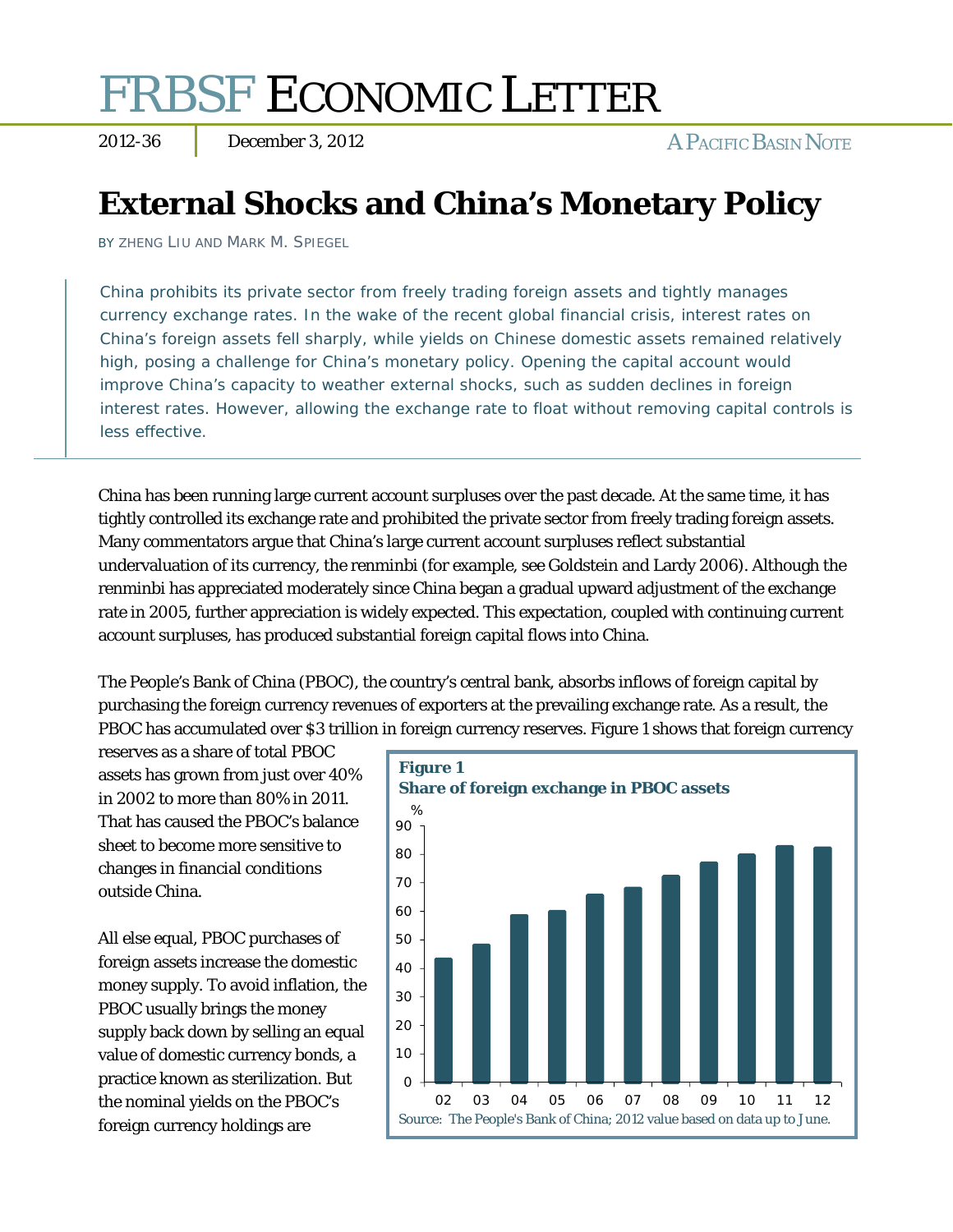generally different from the nominal interest rates on domestic bonds. That means that sterilization can produce net gains or losses for the central bank, depending on how interest rates on foreign currency reserves compare with rates on domestic bonds.

Consider the example of a Chinese exporter earning \$100 in U.S. currency from sales of goods to foreign buyers. Under China's closed capital account, the exporter is required to sell the \$100 to the central bank at prevailing exchange rates, which currently equals approximately 600 renminbi in domestic currency. The central bank then invests its \$100 in foreign assets, say U.S. Treasury bonds. If the central bank did nothing further, then China's money supply would go up by 600 renminbi. To avoid inflation, the central bank sterilizes the transaction, that is, it withdraws 600 renminbi from circulation by selling domestic assets worth that amount and retiring the proceeds.

But what if the renminbi-denominated assets pay a higher interest rate than the U.S. Treasury bond? In that case, the central bank exchanges a higher-yielding asset for a lower-yielding asset, posting a loss. Thus, the PBOC faces a tradeoff. It either takes a loss from sterilization or it risks increasing inflation by expanding the money supply. Importantly, this tradeoff only happens under a closed capital account regime in which exporters can't hold foreign assets.

Figure 2 shows the three-month Treasury bill rate in the United States and the three-month Central Bank (CB) bill rate in China. In 2006–07, before the U.S. financial crisis, Treasury bill rates were higher

than CB bill rates. The PBOC apparently gained by financing its purchases of foreign currency inflows through sales of domestic bonds (see, for example, Prasad and Wei 2007). However, since 2008, interest rates in Western economies have declined substantially. Chinese interest rates are now more than three percentage points higher than rates on U.S. Treasury securities of comparable maturity. Thus, the 2011 current account surplus, equaling a net inflow of \$360 billion, translated into an estimated net PBOC loss of over \$10 billion.



These developments raise several questions. First, how should Chinese monetary policy respond to these changes in global financial conditions? Second, what does the apparently greater potential for shocks from outside China mean for policy reforms, either through opening China's capital account or by allowing the exchange rate to float freely? These questions are important not only for China's monetary policy, but also for understanding the implications of alternative reform paths the Chinese government may choose to follow.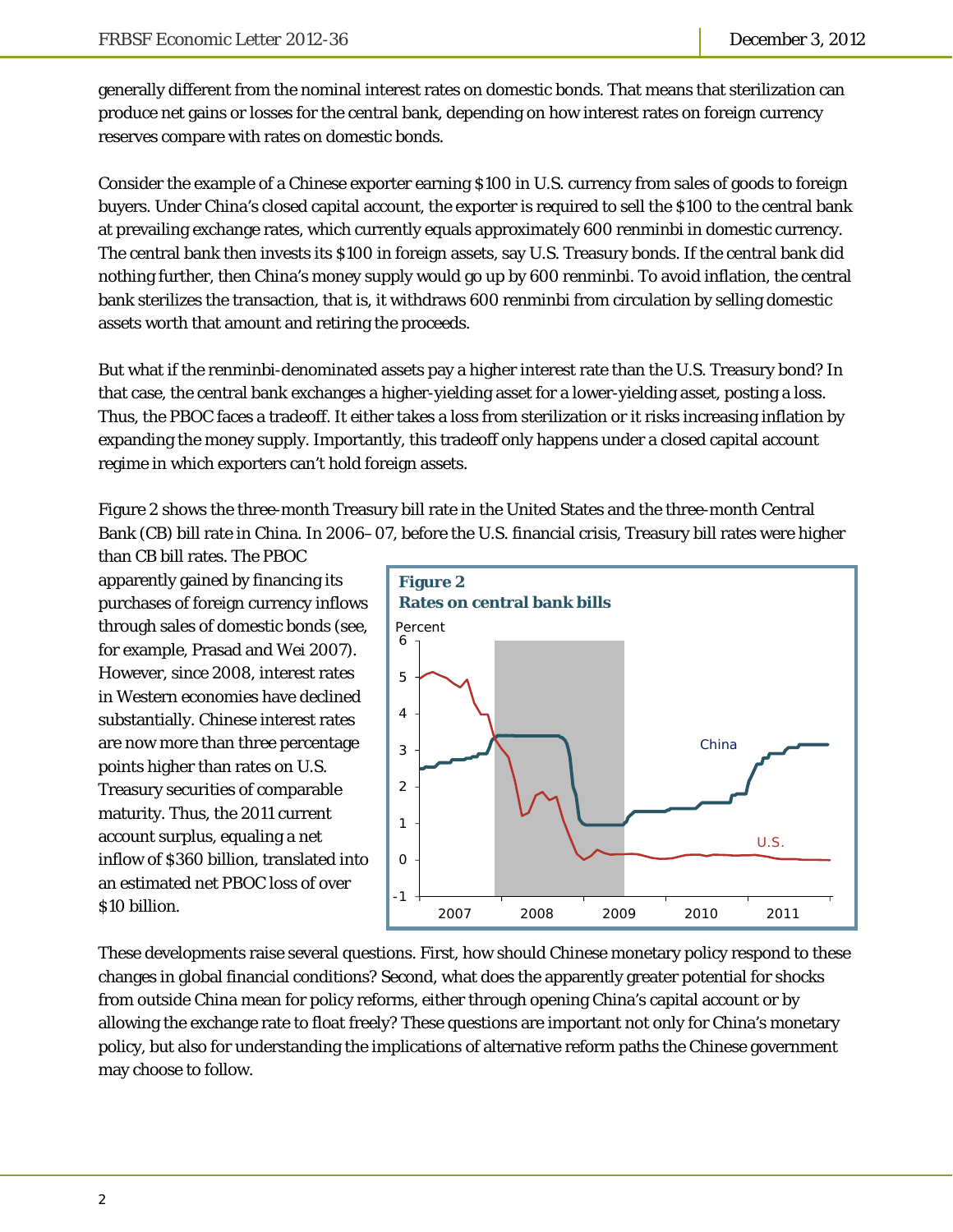### **Optimal monetary policy under the current regime**

In a recent paper, Chang, Liu, and Spiegel (2012) examine how relative changes in Chinese and external interest rates affect optimal monetary policy. Under optimal monetary policy, the central bank minimizes losses stemming from fluctuations of inflation, output, and the real value of foreign reserves. Unsurprisingly, when sterilization of capital inflows is costly, the central bank tends to do less of it. However, this implies that the central bank responds to capital inflows by increasing the money supply, which could potentially boost Chinese inflation. This leaves the PBOC with the following policy questions: How much of the foreign capital inflow should it finance through domestic bond sales? And how much should it finance by allowing the money supply to increase?

In Chang, Liu, and Spiegel (2012), the authors create a model to examine the macroeconomic impact of a sudden decline in world interest rates, similar to that which took place during and after the global financial crisis. Lower world interest rates reduce the return on foreign assets, which causes China's interest income to dip and its current account surplus to shrink. In turn, the shrinking current account surplus causes national income to decline, which reduces real economic activity unless the Chinese government stimulates the economy. In addition, inflation declines as aggregate demand falls.

The decline in foreign interest rates also raises the cost of sterilization. As world interest rates fall, the optimum policy would finance a smaller share of the capital inflow through sales of domestic bonds. Instead, it would increase the share financed by expanding the money supply. Expanding the money supply boosts real economic activity in the short run. But it also causes inflation to tick up. That is what China experienced in the years immediately following the global financial crisis.

### **Policy reforms**

Chang, Liu, and Spiegel also examine how lower world interest rates might have affected China's economy if it had liberalized policy by allowing the private sector to hold foreign assets or by allowing its exchange rate to float. They first consider a reform that allows the private sector to hold foreign assets, but maintains a pegged exchange rate. The authors assume that the private sector considers Chinese and foreign assets imperfect substitutes, and only adjust their holdings if relative yields change.

With an open capital account, the central bank no longer needs to buy all foreign capital inflows, so it does not intervene in the foreign asset market. Given the decline in world interest rates, China's earnings on foreign assets fall, reducing its current account surplus. This leads to lower national income, lower aggregate demand, and a short-run fall in inflation. Since the nominal exchange rate is fixed, the drop in inflation results in real currency depreciation, softening the effect of a decline in the current account surplus.

What about a policy reform in which capital controls stay in place, but the exchange rate is allowed to float? In this case, the central bank reacts to increased sterilization costs following a decline in foreign interest rates by engineering a substantial appreciation of the domestic currency. Since prices and wages adjust slowly, nominal appreciation implies large real appreciation and a large reduction in the current account surplus as Chinese goods become more expensive for foreign buyers. The falling current account surplus reduces foreign asset inflows, reducing sterilization costs.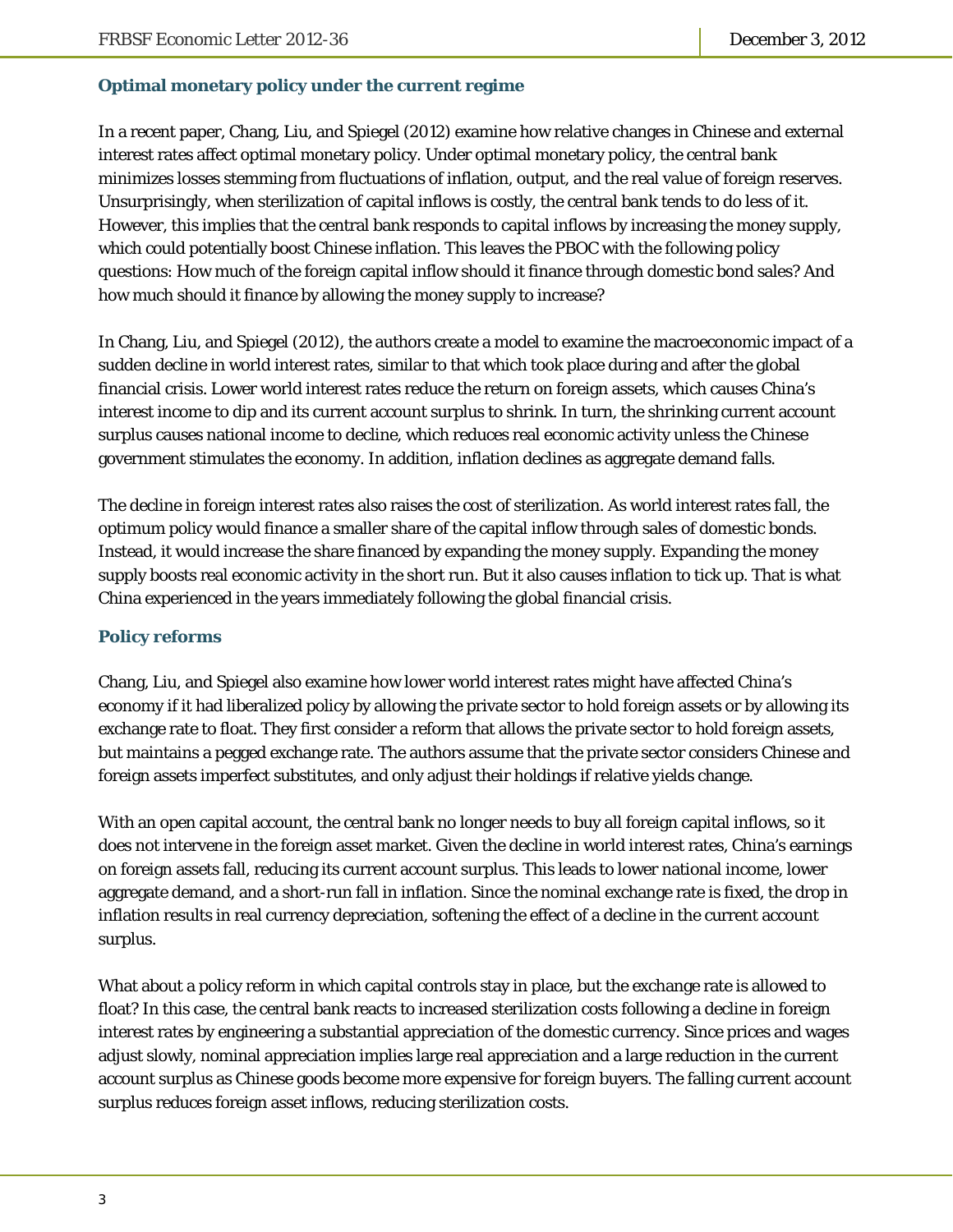A full liberalization would open the capital account and let the exchange rate float. Under this scenario, Chang, Liu, and Spiegel find that the central bank has more flexibility in responding to a decline in foreign interest rates. With an open capital account, no sterilization needs to take place. Thus, the central bank does not need to adjust its asset holdings in response to the foreign interest rate shock. The drop in earnings from foreign asset holdings has recessionary effects. But the central bank is able to counter them by depreciating its currency. With slow adjustments in prices and wages, nominal depreciation implies real depreciation. That at least partly offsets the reduction in the current account surplus stemming from the decline in foreign interest rates. The currency depreciation also stabilizes the declines in real gross domestic product and inflation that follow the foreign interest rate shock.

Overall, these results suggest that China would benefit more from liberalizing its capital account than from letting its exchange rate float. With an open capital account, the central bank doesn't need to sterilize foreign capital inflows. The issue of costly sterilization becomes moot. Thus, liberalizing the capital account improves macroeconomic stability. By contrast, the additional stability that comes from also allowing the exchange rate to float appears modest. These results contrast with some research (for example, see Prasad, Rumbaugh, and Wang 2005), advocating a floating exchange rate in China, even without capital account liberalization.

The distinction between policy prescriptions that emphasize a floating exchange rate and those recommended by Chang, Liu, and Spiegel reflects the sterilization costs sometimes associated with a closed capital account. Prior to the financial crisis, these costs were negative, meaning that the government apparently benefited from sterilization. However, the sharp global interest rate downturn after the crisis turned the benefit into a substantial cost and made a floating nominal exchange rate much less desirable on its own. Nevertheless, the best policy outcome in the Chang, Liu, and Spiegel framework still comes from letting the exchange rate float and opening the capital account.

### **Conclusion**

China sets its monetary policy in a context of capital controls and exchange rate targets. Chang, Liu, and Spiegel (2012) show that optimal Chinese monetary policy responds to sterilization costs. In particular, if foreign interest rates fall as they did during and after the global financial crisis, easier monetary policy and higher inflation are consistent with optimal policy. In liberalizing its economy, China has three alternatives: opening the capital account, letting the exchange rate float, or doing both simultaneously. The last option, that is, combining an open capital account with a floating exchange rate, best weathers a foreign interest rate shock. Most of the benefits stem from liberalizing the capital account. With an open capital account, the central bank does not need to sterilize purchases of foreign capital inflows. That gives the central bank flexibility in responding to the macroeconomic effects of changing global financial conditions.

*[Zheng Liu is](http://www.frbsf.org/economics/economists/staff.php?zliu) a research advisor in the Economic Research Department of the Federal Reserve Bank of San Francisco.* 

*[Mark M. Spiegel i](http://www.frbsf.org/economics/economists/staff.php?mspiegel)s a vice president in the Economic Research Department of the Federal Reserve Bank of San Francisco.*